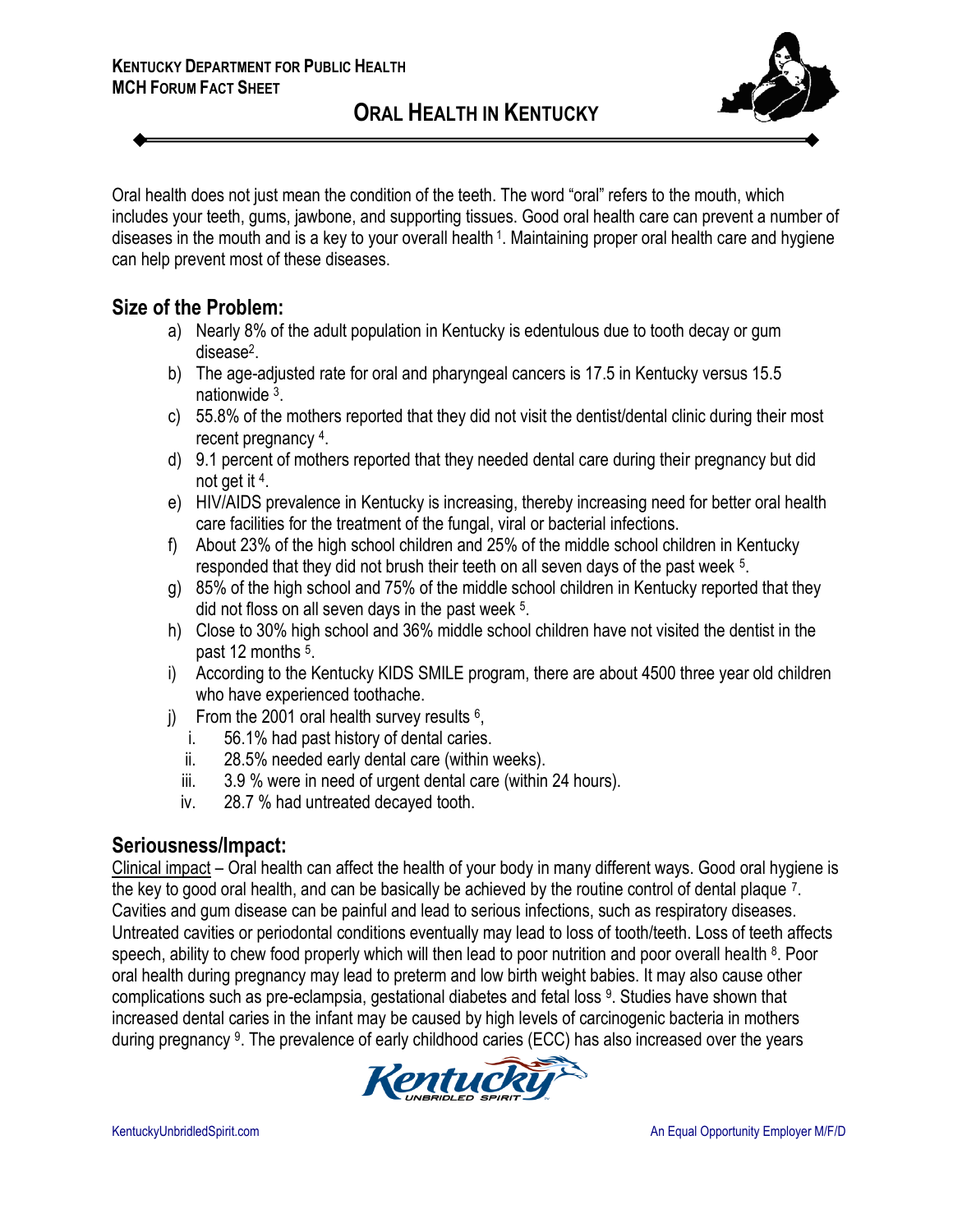(1987 – 2001). If left untreated, early childhood caries can lead to loss of teeth and may also cause pain and distress to the child <sup>6</sup>. Poor oral health may affect a child's self esteem and prevent children from expressing positive emotions, which can then have an impact on their social interactions. Children with poor oral health and chronic dental pain have their learning and school performance adversely affected. Poor oral health also can cause inadequate development such an impaired general health status (height, weight) in children with no other medical problems.

Economic Impact – Emergency room visits have been increasing for adults seeking relief from dental pain. Treatments offered at the ER for preventable dental issues result in higher state expenditure that can be avoided by proper and timely oral health treatment 10. Mothers with poor oral health have a risk of delivering preterm / low birth weight babies. There is a long term economic impact on the medical care of these babies. Compared to term infants, hospital inpatient service costs are shown to be significantly higher for preterm infants 11. Also, pain related to the cavities and gum diseases decreases the oral health related quality of life. This causes loss of work or school days and therefore reduces productivity of an individual resulting in lost wages<sup>12</sup>. Pain from oral disease is a distraction for students and keeps their mind from focusing and learning.

Disparities – Socioeconomic factors play a crucial role in care-seeking behaviors. These obstacles are often a barrier to preventive and comprehensive oral health care. Children living in poor households are at a higher risk for dental caries <sup>13</sup>.

# **Capacity/Resources:**

- Statewide community water fluoridation program.
- Oral health education is provided to caregivers/parents about the importance of oral health.
- The Head start program: professional dental check-up and preventive dental care for low-income pre-school age children around all 120 counties.
- The sealant program for  $2^{nd}$ ,  $3^{rd}$  and  $6^{th}$  grade children is carried out by 23 local health departments.
- Smoking Cessation programs promoting better health status also educates about oral cancers that are caused by tobacco products.
- Local Health department based Fluoride Varnish application program.

## **Interventions that Work:**

Dental sealants have been shown to be effective in preventing caries 14. Arizona, Illinois, New Mexico and Ohio state school based sealant programs have targeted and served over 35% of a distinct population of caries-risk children. The Ohio State School-Based dental sealant program is funded by the State health department, to target high-risk schools meaning those with large proportions of students from families with low-incomes. This program has shown substantial increase in sealant prevalence and reduced disparity in regular oral health care in schools reached by the program <sup>15</sup>.